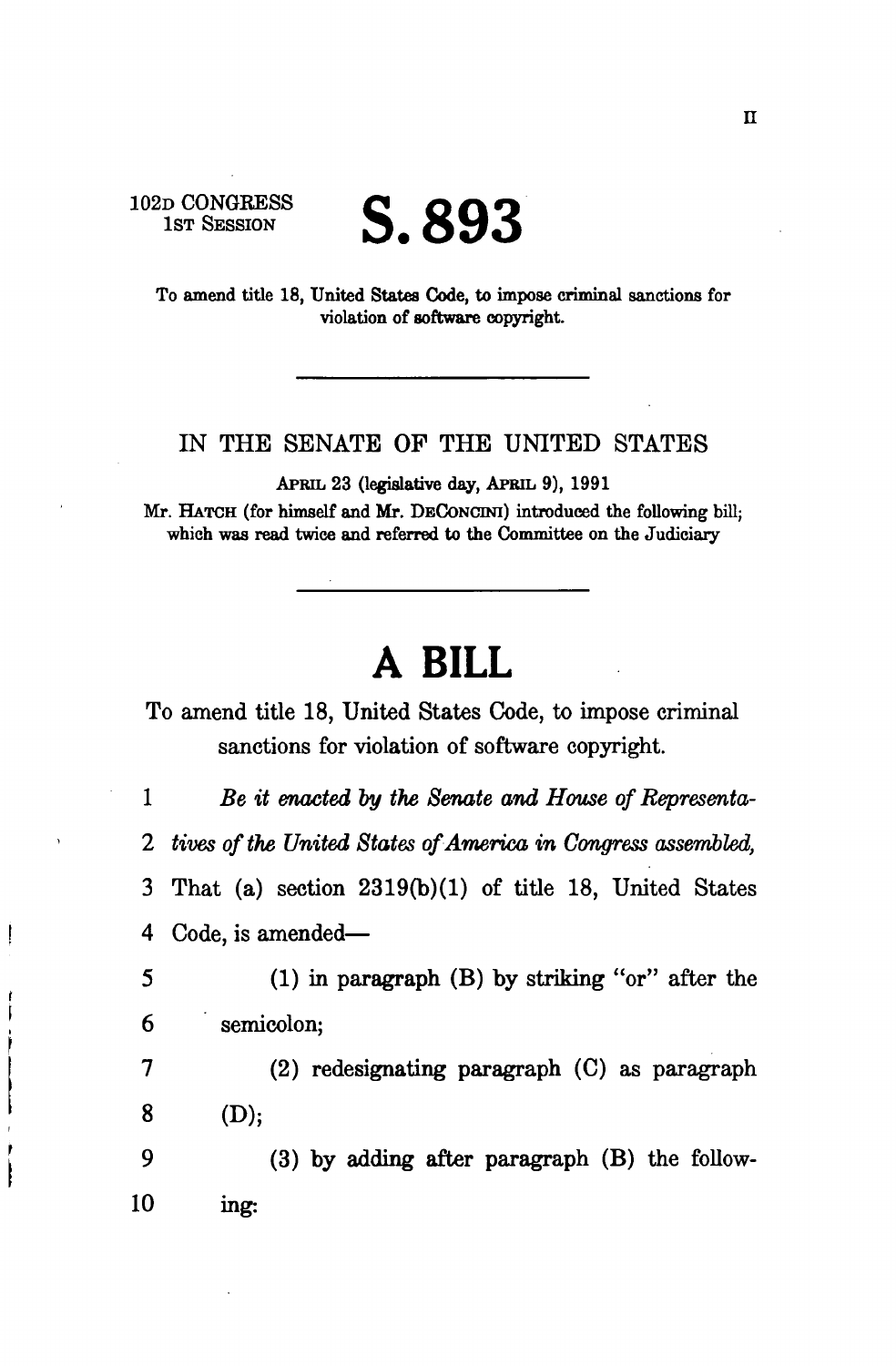$\overline{a}$ 

| $\mathbf 1$      | "(C) involves the reproduction or distribu-         |
|------------------|-----------------------------------------------------|
| $\overline{2}$   | tion, during any 180-day period, of at least 50     |
| 3                | copies infringing the copyright in one or more      |
| $\boldsymbol{4}$ | computer programs (including any tape, disk,        |
| 5                | or other medium embodying such programs);           |
| 6                | $or$ ";                                             |
| 7                | $(4)$ in new paragraph $(D)$ by striking "or" after |
| 8                | "recording,"; and                                   |
| 9                | $(5)$ in new paragraph $(D)$ by adding ", or a      |
| 10               | computer program", before the semicolon.            |
| 11               | (b) Section $2319(b)(2)$ of title 18, United States |
| 12               | Code, is amended—                                   |
| 13               | $(1)$ in paragraph $(A)$ by striking "or" after the |
| 14               | semicolon;                                          |
| 15               | $(2)$ in paragraph $(B)$ by striking "and" at the   |
| 16               | end thereof and inserting "or"; and                 |
| 17               | (3) by adding after paragraph (B) the follow-       |
| 18               | ing:                                                |
| 19               | "(C) involves the reproduction or distribu-         |
| 20               | tion, during any 180-day period, of more than       |
| 21               | 10 but less than 49 copies infringing the copy-     |
| 22               | right in one or more computer programs (in-         |
| 23               | cluding any tape, disk, or other medium em-         |
| 24               | bodying such programs); and".                       |